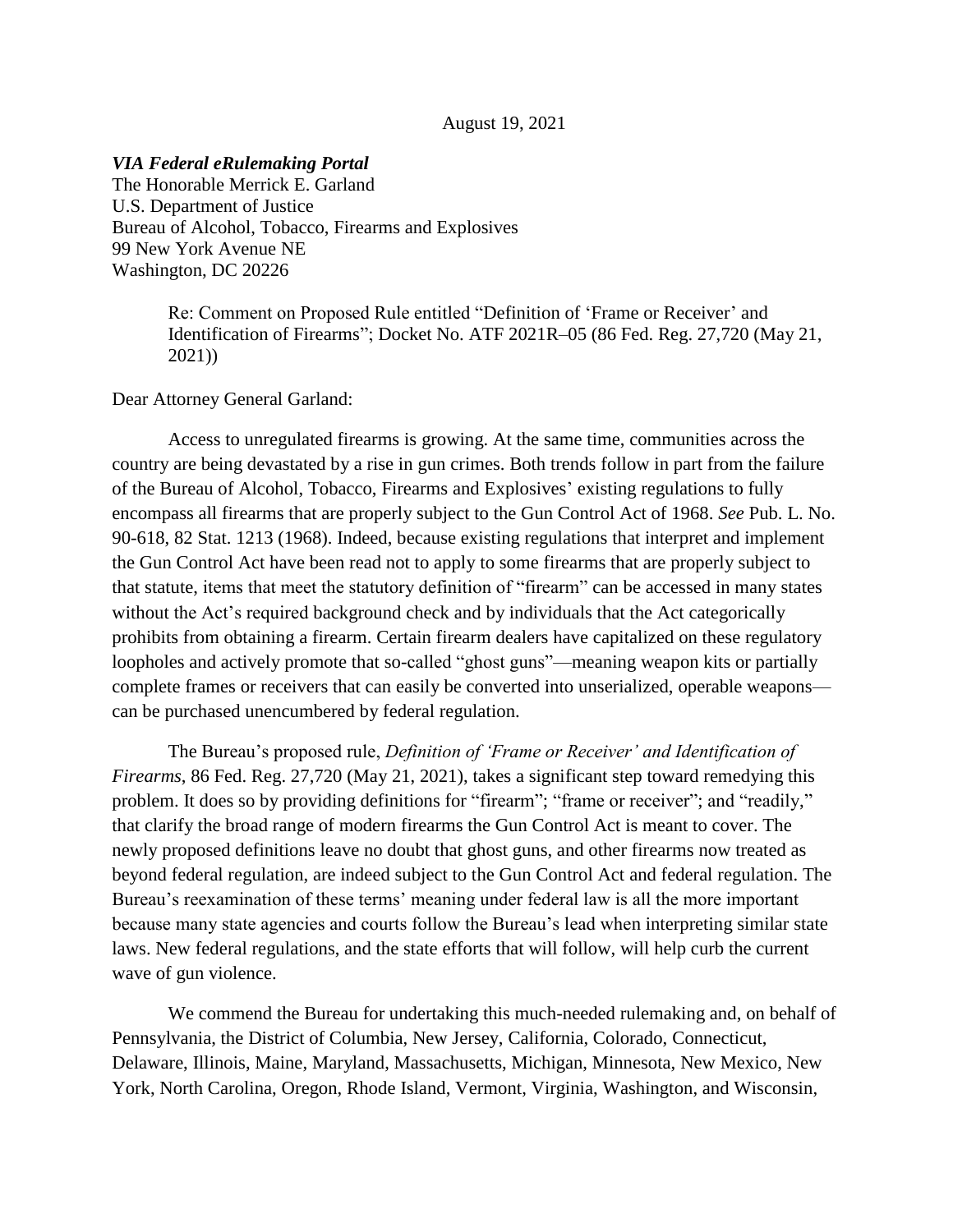we write to express our enthusiastic support for the Bureau's reassessment of the meaning of certain terms used in the Gun Control Act. We also write to suggest ways in which the Bureau may improve upon the proposed rule as it takes the important step of finalizing these essential regulations.

# **1. The Bureau's Current Interpretation of the Gun Control Act Contributes to Increasing Violence in our States**

# *a. The Bureau's Current Regulations Fail to Properly Enforce the Gun Control Act*

Congress passed the Gun Control Act in 1968 to respond to "the widespread traffic in firearms and [] their general availability to those whose possession thereof was contrary to the public interest." *Huddleston v. United States*, 415 U.S. 814, 824 (1974). The Act has "twin goals": "to keep guns out of the hands of criminals and others who should not have them, and to assist law enforcement authorities in investigating serious crimes." *Abramski v. United States*, 573 U.S. 169, 180 (2014). Most relevant here, the Act accomplishes its objectives by restricting who may obtain a firearm, and under what circumstances. 18 U.S.C. § 922. To ensure compliance with those restrictions, the Act imposes strict licensing and regulation requirements on the firearms industry. *Id.* § 923. The Act also demands that any gun that moves in interstate commerce bear a serial number, and it imposes detailed record retention requirements on federal licensees. *Id*. § 923(g), (i). The Bureau helpfully summarizes the Act's provisions on its website. $1$ 

For the Gun Control Act to work as Congress envisioned, the manufacture, transfer, and possession of firearms must all occur within the Act's strictures. When any of that activity happens beyond the Act's parameters, the Gun Control Act cannot "keep guns out of the hands of criminals and others who should not have them" or "assist law enforcement authorities in investigating serious crimes," as the statute is supposed to do. *Abramski*, 573 U.S. at 180. So to the extent that any "firearm" is unregulated, the objectives of the Gun Control Act are defeated.

The Gun Control Act defines the "firearms" it governs as "(A) any weapon (including a starter gun) which will or is designed to or may readily be converted to expel a projectile by the action of an explosive; (B) the frame or receiver of any such weapon; (C) any firearm muffler or firearm silencer; or (D) any destructive device. Such term does not include an antique firearm." 18 U.S.C. § 921(a)(3). Neither "frame or receiver" nor "may readily be converted" is statutorily defined.

The Bureau's current implementing regulations reiterate the definition of "firearm" and independently define "frame or receiver." 27 C.F.R. §§ 478.11, 479.11. For now, "frame or receiver" is defined as "[t]hat part of a firearm which provides housing for the hammer, bolt or

<sup>&</sup>lt;sup>1</sup> https://www.atf.gov/rules-and-regulations/gun-control-act.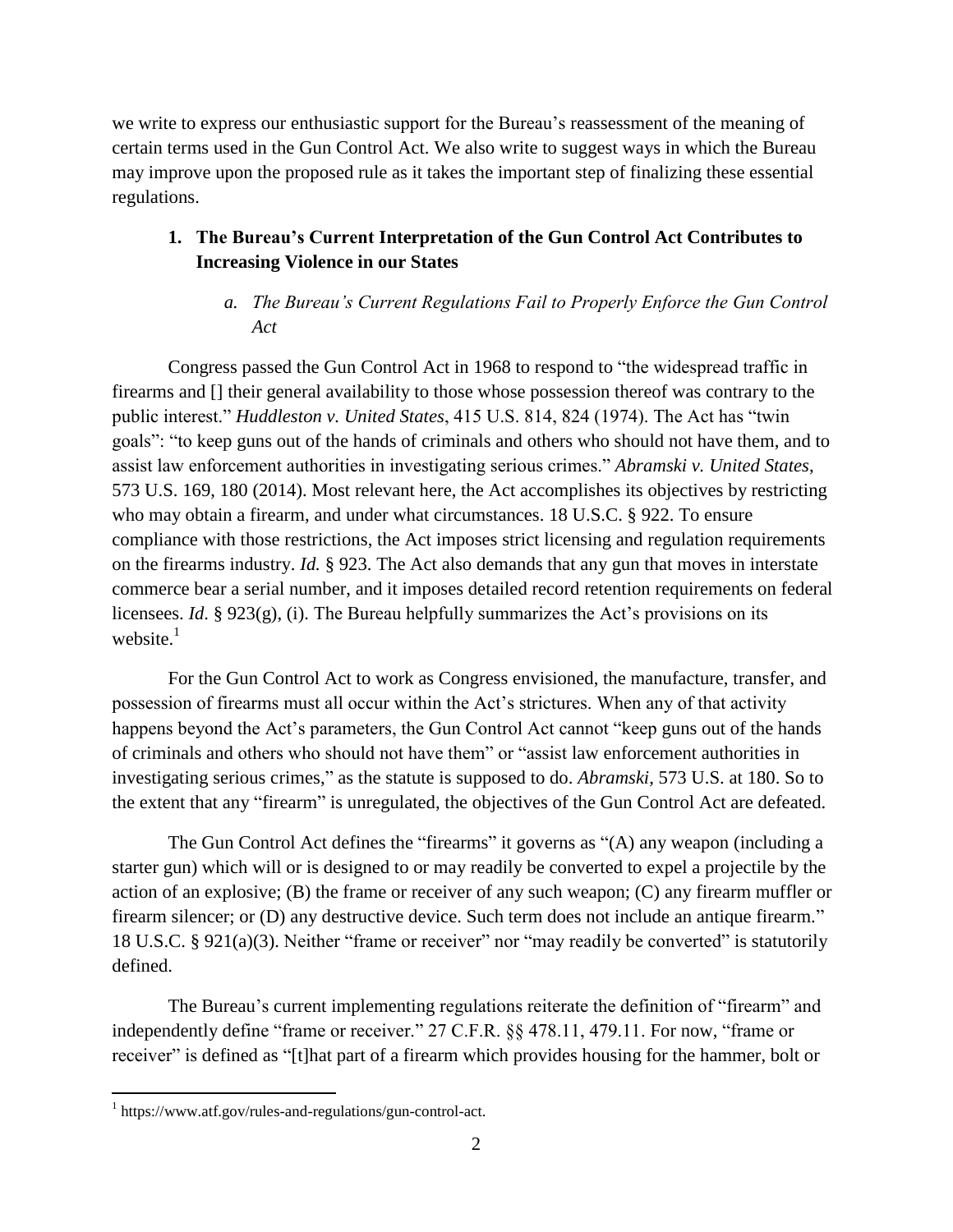breechblock, and firing mechanism, and which is usually threaded at its forward portion to receive the barrel." *Id.* § 478.11; *accord id.* § 479.11. In 2015, the Bureau determined that its definition of "frame or receiver" did not cover weapon parts that require "minor drilling and machining activities in or on the fire control area or other critical areas"—*i.e.*, parts that are solid in certain areas.<sup>2</sup> The Bureau's interpretation of its regulation had no foundation in the Gun Control Act.

The Bureau has not yet promulgated any regulatory definition of "may readily be converted." Nor has the Bureau, to date, regulated products that are "designed to or may readily be converted" into an operable weapon despite the Gun Control Act defining "firearm" to include such items. 18 U.S.C. § 921(a)(3)(A). The Bureau's non-enforcement of this statutory language has created room for firearm manufacturers and dealers to defy the statute.

# *b. Manufacturers and Dealers Exploit the Bureau's Existing Regulations to Build and Sell Firearms Without Federal Oversight*

Recent developments have exposed that the existing regulatory definitions of "firearm" and "frame or receiver"—as well as the failure to regulate products that are designed as, or may be readily converted into, a functioning weapon—have allowed the widespread manufacture and sale of firearms that are subject to the Gun Control Act's strict framework, but not regulated as such. These regulatory gaps have effectively sanctioned the meteoric rise of a gun industry that operates without oversight. This industry, which is populated mostly by non-licensees, relies on the narrow regulatory definitions to ensure that its products fall just short of how the Bureau currently defines "firearm." By doing so, the industry can engage in the unlicensed and federally unregulated sale of unserialized products that are designed to function as a weapon, and can be easily converted into one. When purchasers later complete the simple conversion process, the resulting unserialized weapon is untraceable by law enforcement and uniquely appealing to those who engage in criminal activity.

Unserialized guns take several forms. Most commonly, they are guns that have been assembled after the unregulated purchase of a weapon parts kit or of a partially complete handgun frame or receiver. Polymer80's "80% Pistol Frame Kit,"<sup>3</sup> and its "80% AR Receiver Kit<sup>-4</sup> are emblematic products. The Bureau has sanctioned the federally unregulated sale of some of these products via determination letters, issued directly to ghost gun manufacturers and dealers, declaring that these dangerous weapons are not sufficiently complete to be considered "firearms" under federal law.<sup>5</sup> The ghost gun industry relies on that definition to produce and sell thousands of deadly weapons across the United States with no serial numbers and no background checks. The industry ensures that its handgun frames and semi-automatic receivers do not meet

 $^{2}$  https://www.atf.gov/file/11711/download.

<sup>3</sup> https://www.polymer80.com/pistols/80percentpistolkits.

<sup>4</sup> https://www.polymer80.com/arreceivers.

<sup>5</sup> https://www.polymer80.com/CMS-Images/ATF-DetLetters.pdf.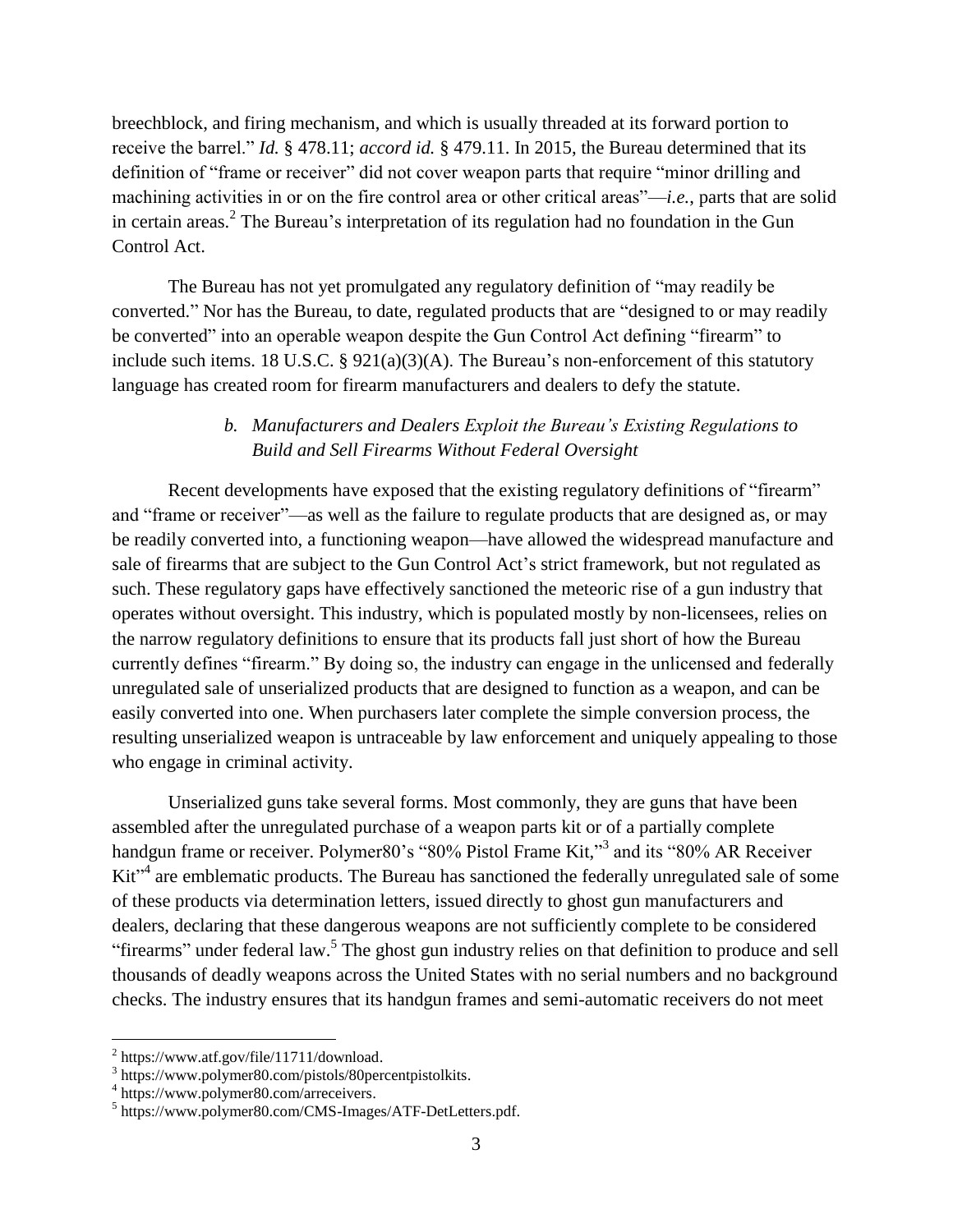the Bureau's 2015 interpretation of "frame or receiver" by simply not drilling into the frame or receiver, shipping the mostly finished frame or receiver to purchasers, and then providing detailed instructions for the purchaser to finish the firearm at home, often in minutes.<sup>6</sup> Some retailers specifically promote kits and partially complete receivers as not being subject to federal regulation,<sup>7</sup> and boast that the federally unregulated sale of their products is legal.<sup>8</sup> For example, until recently Polymer80 claimed on its website that federal regulations do not prohibit a person with a past felony conviction from purchasing its  $80\%$  kit.<sup>9</sup> And  $80\%$  Arms, another retailer, promotes its partially complete receivers as available without "background check or registration."<sup>10</sup> Other retailers attempt to further insulate their kits from federal regulation by requiring that online purchasers buy in separate transactions the parts that will be used to assemble an operable weapon.<sup>11</sup>

But as discussed more below, *see infra* Section 2.b, these products certainly are within the Gun Control Act's definition of "firearm" because they are designed as, and can easily be converted into, an operable weapon. For example, Polymer80 advertises and sells kits that include all parts and tools needed to easily convert the kit's parts into an operable weapon.<sup>12</sup> Polymer80 has also sold "Buy Build Shoot Kits," which include "all the necessary components to build a complete pistol", such as a "frame kit, complete slide assembly, complete frame parts kit, 10 or 15 round magazine and a pistol case."<sup>13</sup>

Beyond kits and partially complete frames and receivers, the Bureau's existing regulations leave unregulated the frame or receiver of weapons with a split or modular design. As the Bureau is aware, weapons designed with split or modular receivers often have no part that houses all of the "hammer, bolt or breechblock, and firing mechanism" while also being "threaded at its forward portion to receive the barrel." 27 C.F.R. § 478.11; *accord id.* § 479.11. Several courts recently have relied on that existing definition to conclude that the receiver of such a weapon, alone, is outside the Gun Control Act's reach. *See United States v. Rowold*, 429 F. Supp. 3d 469, 476-77 (N.D. Ohio 2019); *United States v. Jimenez*, 191 F. Supp. 3d 1038, 1041-45 (N.D. Cal. 2016). As one court observed, accepting the Bureau's current definition of "frame or receiver" as the correct interpretation of Congress's use of that term means that any receiver that does not house all of the "hammer, bolt or breechblock, and firing mechanism" is not covered under the Gun Control Act. *Rowold*, 429 F. Supp. 3d at 476-77. The proposed rule

<sup>&</sup>lt;sup>6</sup> https://www.polymer80.com/how-to-manuals (providing a series of written instructions on how to complete firearms along with links to instructional videos).

 $^7$  https://ghostgunner.net/index.php (explaining that there is "No registration or serialization required" for its kits). <sup>8</sup> Before being sued by the District of Columbia, Polymer80 had language on its website saying "Is it legal?" and

exclaiming "YES!").

<sup>9</sup> Formerly accessible at https://polymer80.happyfox.com/kb/article/24-are-felons-restricted-from-owning-a-firearmthat-was-built-from-an-80-receiver/.

<sup>10</sup> https://www.80percentarms.com/blog/buying-guns-online-without-ffl/.

<sup>11</sup> https://www.80percentarms.com/products/gst-9-80-pistol-build-kit/.

<sup>&</sup>lt;sup>12</sup> https://www.polymer80.com/PF9SS-80-Single-Stack-Pistol-Frame-Kit-OD-Green (noting that "[c]omplete Finishing Jig and Drill Bits are included").

<sup>&</sup>lt;sup>13</sup> https://americanweaponscomponents.com/product/polymer80-pf940c-buy-build-shoot-bbs-15-round-magazine.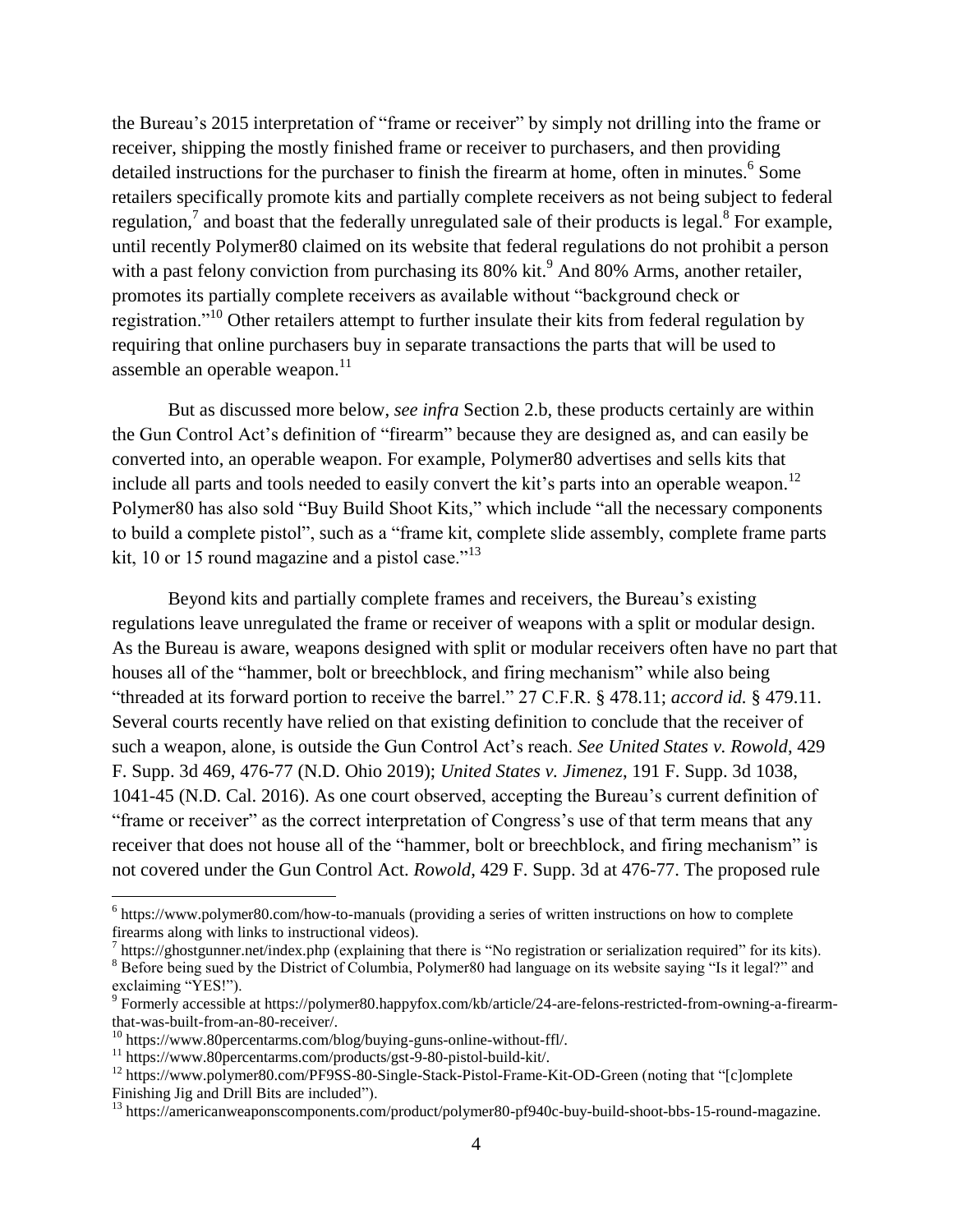recognizes that adhering to that court's decision would mean that as many as 90% of all frames or receivers in the United States may not be regulated. 86 Fed. Reg. at 27,722.

Weapons created through the use of additive manufacturing, such as through the use of a 3D printer, are an additional form of federally unregulated firearm that is now widely available. Indeed, federal law does not stop the files used for printing an unserialized weapon from being freely exchanged within the United States. Some of these files can be used to print a working firearm made almost entirely of polymer, making these guns uniquely dangerous because they are undetectable by a standard metal detector.

### *c. The Proliferation of Federally Unregulated Firearms Harms Our States*

The narrowness of the current regulations has severe real-world consequences. As the current presidential Administration has warned, the country is experiencing a surge in gun violence.<sup>14</sup> In 2020, large cities saw a 30% increase in homicides relative to 2019.<sup>15</sup> Gun assaults rose 8% from 2019 to 2020 in the same cities.<sup>16</sup> For 2021's first quarter, homicide rates in large cities were 24% higher than they were for 2020's first quarter, and gun assaults were up by  $22\%$ <sup>17</sup>

Data from certain cities is as worrisome. In 2021, there were 22% more homicides in Philadelphia between January and mid-August than there were for the same period in 2020.<sup>18</sup> Chicago's year-to-date numbers show shootings are up by 15% relative to 2020, and there have been 10% more shooting victims.<sup>19</sup> As of July 2021, Los Angeles had a 28.9% jump in homicides relative to the same 2020 period and a 47.5% increase relative to the same 2019 period.<sup>20</sup>

As communities across the country experience these frightening trends, more unserialized firearms are being discovered nationwide. The Philadelphia Police Department, for example, recovered 287 unserialized guns in the first half of  $2021$ .<sup>21</sup> More than 9% of all guns recovered following a gun crime in Philadelphia were unserialized.<sup>22</sup> In 2019, Philadelphia police recovered just 95 unserialized guns, and unserialized guns were only 2.23% of all guns recovered

<sup>&</sup>lt;sup>14</sup> https://www.whitehouse.gov/briefing-room/statements-releases/2021/06/23/fact-sheet-biden-harris-

administration-announces-comprehensive-strategy-to-prevent-and-respond-to-gun-crime-and-ensure-public-safety/. <sup>15</sup> https://cdn.ymaws.com/counciloncj.org/resource/resmgr/covid\_commission/Year\_End\_Crime\_Update\_Design.

pdf <sup>16</sup> https://cdn.ymaws.com/counciloncj.org/resource/resmgr/covid\_commission/Year\_End\_Crime\_Update\_Design. pdf.

pdf.<br><sup>17</sup> https://covid19.counciloncj.org/2021/05/21/impact-report-covid-19-and-crime-4/.

<sup>18</sup> https://www.phillypolice.com/crime-maps-stats/.

<sup>&</sup>lt;sup>19</sup> https://www.nbcchicago.com/news/local/chicago-gun-violence-461-shootings-reported-in-july-up-15-from-lastyear/2575176/.

<sup>&</sup>lt;sup>20</sup> http://lapd-assets.lapdonline.org/assets/pdf/cityprof.pdf.

 $21$  Data on file with the Pennsylvania Office of Attorney General.

 $22$  Data on file with the Pennsylvania Office of Attorney General.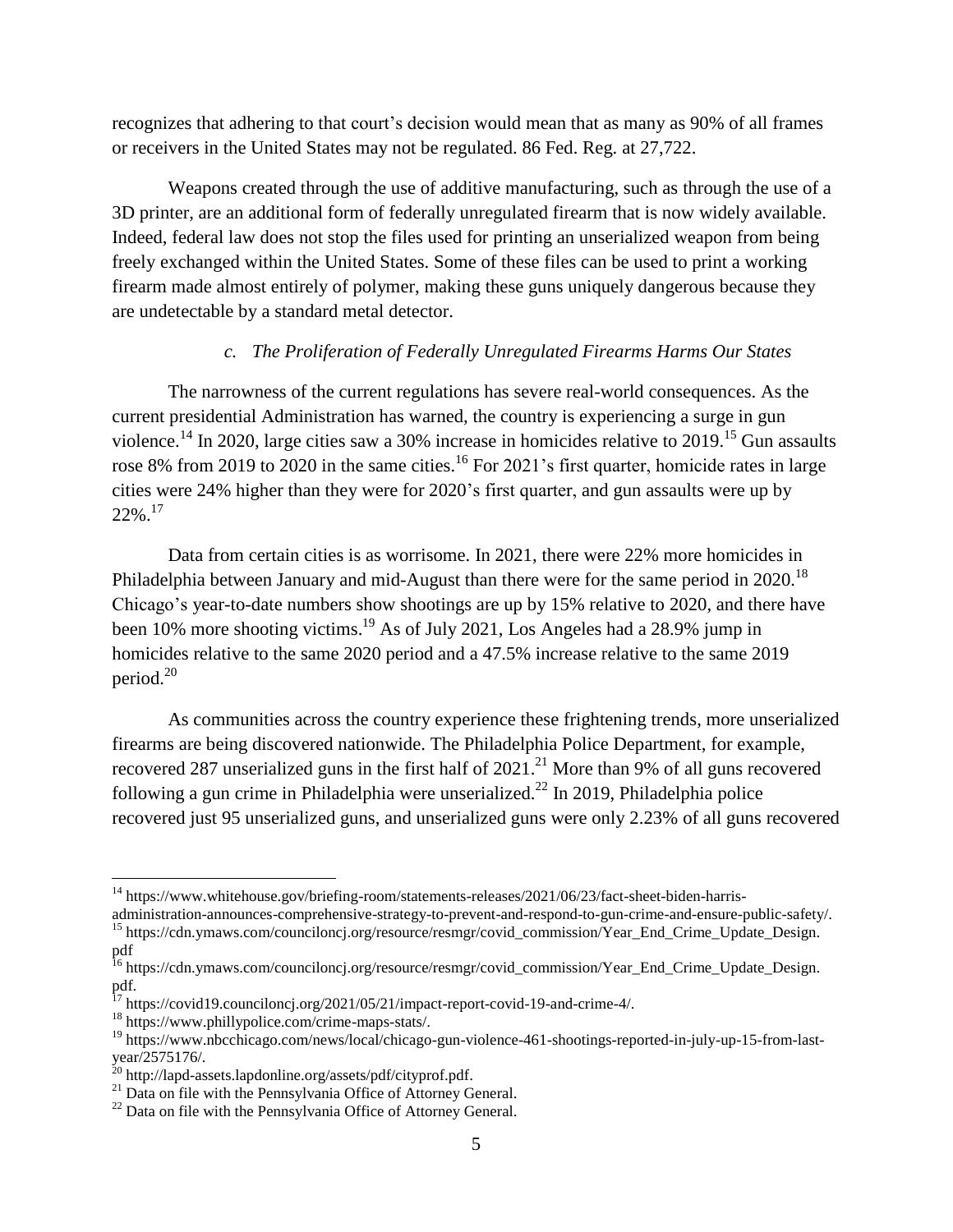after a gun crime.<sup>23</sup> Similarly, the District of Columbia's Metropolitan Police Department recovered three unserialized guns in 2017, but recovered 263 of them in 2020, which was 13% of all recovered guns. In Chicago, police recovered 139 unserialized guns in 2020, having recovered just two in 2016.<sup>24</sup> Likewise, Baltimore police recovered 126 unserialized guns in 2020 and by July 2021 had already recovered over 140; in 2019, that police department recovered just 29 unserialized guns.<sup>25</sup> Los Angeles police seized more than 700 unserialized guns in 2020, which was about 40% of all guns recovered in the city.<sup>26</sup> In New Jersey, 55 unserialized guns were recovered in 2019 out of 3,385 total gun recoveries (1.62%); 101 were recovered in 2020 out of 3,375 total gun recoveries (2.99%); and 122 had already been recovered in 2021 as of July 15 out of 2,154 total gun recoveries  $(5.66\%)$ .<sup>27</sup> All this data almost certainly underreports the proliferation of federally unregulated firearms. The Bureau correctly noted that likelihood in its own data review. 86 Fed. Reg. at 27,722-723 n.18.

And while the data is not yet complete enough to comprehensively describe who is accessing weapon parts kits and partially complete receivers to construct unserialized firearms, there is no doubt that individuals whom the Gun Control Act categorically prohibits from accessing a firearm for reasons such as prior criminal convictions are in that group. As mentioned, until just recently Polymer80 specifically noted on its website that a person with a past felony conviction can purchase its 80% kit.<sup>28</sup> And 80% Arms, another retailer, promotes its partially complete receivers as available without "background check or registration."<sup>29</sup>

So far in 2021, 56 people who are prohibited from possessing a firearm because of a past conviction for a violent felony have been arrested in Philadelphia with an unserialized gun.<sup>30</sup> Another 46 people with a past conviction for a gun crime have been arrested in Philadelphia in 2021 with an unserialized gun.<sup>31</sup> Baltimore recovered 29 unserialized guns in 2020 from people below the legal age to possess a firearm in Maryland, including one fourteen year old.<sup>32</sup> Last year, a thirteen-year-old in Cambridge, Massachusetts was discovered to have built dozens of unserialized guns from home.<sup>33</sup> Men in both Washington and Massachusetts with lengthy criminal histories were arrested with a vast array of firearms, including some unserialized

<sup>&</sup>lt;sup>23</sup> Data on file with the Pennsylvania Office of Attorney General..

<sup>&</sup>lt;sup>24</sup> https://wgntv.com/news/chicagocrime/ghost-guns-seized-by-chicago-police-steadily-rising-as-bidenadministration-plans-to-target-them/.

<sup>&</sup>lt;sup>25</sup> https://www.youtube.com/watch?v=5T\_EkGGPsVQ; https://www.baltimoresun.com/news/crime/bs-md-ci-crpolice-arrest-20210707-gzjnh7jubzf5bmjnfgcrwhy5x4-story.html.

 $^{26}$  https://www.latimes.com/california/story/2021-02-17/ghost-gun-maker-polymer80-lawsuit-los-angeles.

<sup>&</sup>lt;sup>27</sup> Data on file with New Jersey State Police.

<sup>&</sup>lt;sup>28</sup> Formerly accessible at https://polymer80.happyfox.com/kb/article/24-are-felons-restricted-from-owning-afirearm-that-was-built-from-an-80-receiver/.

<sup>29</sup> https://www.80percentarms.com/blog/buying-guns-online-without-ffl/.

 $30$  Data on file with the Pennsylvania Office of Attorney General.

<sup>&</sup>lt;sup>31</sup> Data on file with the Pennsylvania Office of Attorney General.

<sup>32</sup> https://www.youtube.com/watch?v=5T\_EkGGPsVQ; https://www.baltimoresun.com/news/crime/bs-md-ci-crpolice-arrest-20210707-gzjnh7jubzf5bmjnfgcrwhy5x4-story.html.

<sup>&</sup>lt;sup>33</sup> https://www.wcvb.com/article/ghost-guns-growing-appeal-to-criminals-in-massachusetts/31096120.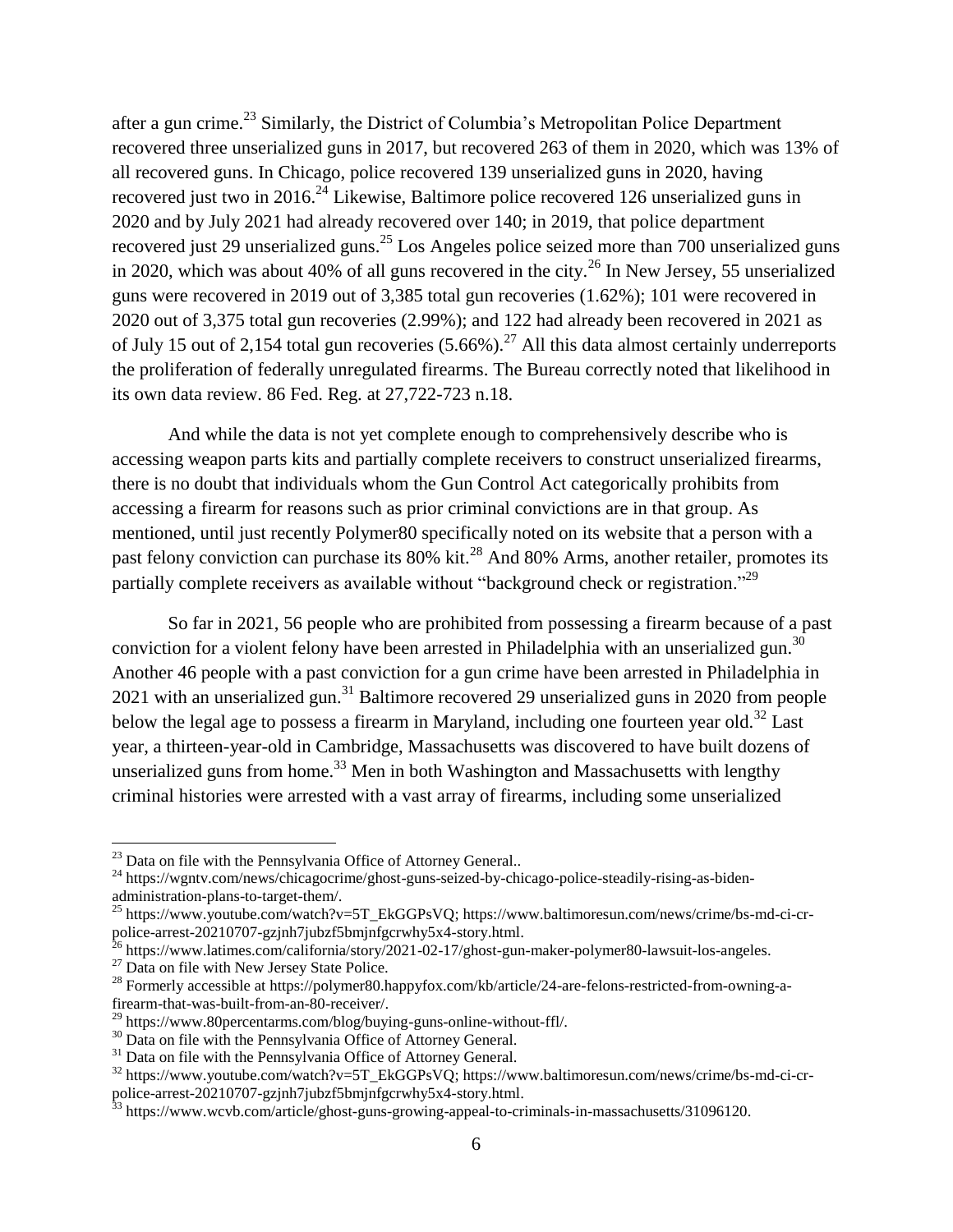firearms; $34$  the Massachusetts man also had "several high-capacity magazines, templates to make ghost guns, a DVD called 'How to build your untraceable AR-15 at home' and 'a copy of 'Mein Kampf."<sup>35</sup>

It is hardly surprising that individuals without legal access to firearms would resort to these untraceable weapons, or that those weapons would be used to commit crimes. Accessing a firearm that lacks the serialization required under the Gun Control Act makes it harder to connect the firearm with either its source or its unlawful user. For these reasons, several courts have observed the inherent appeal that unserialized firearms have for people who intend to use a firearm for a dangerous or illegal purpose. The Third Circuit explained that "[f]irearms without serial numbers are of particular value to those engaged in illicit activity because the absence of serial numbers helps shield recovered firearms and their possessors from identification." *United States v. Marzzarella*, 614 F.3d 85, 98 (3d Cir. 2010). The Tenth Circuit noted that a defendant had described the lack of a serial number as the best part of an assault rifle. *United States v. Trujillo*, 817 F. App'x 634, 636 (10th Cir. 2020).

Available data is starting to confirm that people who are accessing unserialized firearms are using them to commit crimes. For example, since the start of 2020, at least 37 unserialized guns have been used in a shooting in New Jersey.<sup>36</sup> Of the 126 unserialized guns recovered in Baltimore in 2020, 21 were connected to a violent crime, including 15 shootings or homicides.<sup>37</sup>

Because the Bureau's current regulations do not apply to a large class of firearms that are properly subject to the Gun Control Act, there is little federal authorities can do to control the transfer or possession of those firearms. As things stand, federal regulations do not require sellers of kits or of partially complete frames or receivers that meet § 921's definition of "firearm" to conduct background checks on purchasers. People that Congress has categorically determined should not be permitted to obtain a gun thus have an easy workaround. Those realities produce a major hole in the federal regulation of firearms that federal authorities must work to close.

States can, and do, take an active part in regulating firearms under their own laws. In 2020, the District of Columbia enacted legislation that expressly bans the sale or transfer of ghost guns. D.C. Act 23-245. In 2018, New Jersey Governor Murphy signed legislation making it illegal to purchase firearm parts (separately or as part of a kit) to manufacture an unserialized firearm. N.J.S.A. 2C:39-9(k). Since 2019, Washington has prohibited the manufacture of ghost guns with intent to sell them, and also prohibits the manufacture or possession of undetectable weapons. Wash. Rev. Code 9.41.190, .325.

<sup>&</sup>lt;sup>34</sup> https://www.heraldnet.com/news/supervised-edmonds-felon-accused-of-having-ghost-gun-arsenal/; https://www.wcvb.com/article/ag-winthrop-massachusetts-man-had-untraceable-ghost-guns-ammo-inapartment/33513995

<sup>&</sup>lt;sup>35</sup> https://www.wcvb.com/article/ag-winthrop-massachusetts-man-had-untraceable-ghost-guns-ammo-inapartment/33513995.

 $36$  Data on file with New Jersey State Police.

 $37$  https://www.youtube.com/watch?v=5T\_EkGGPsVQ.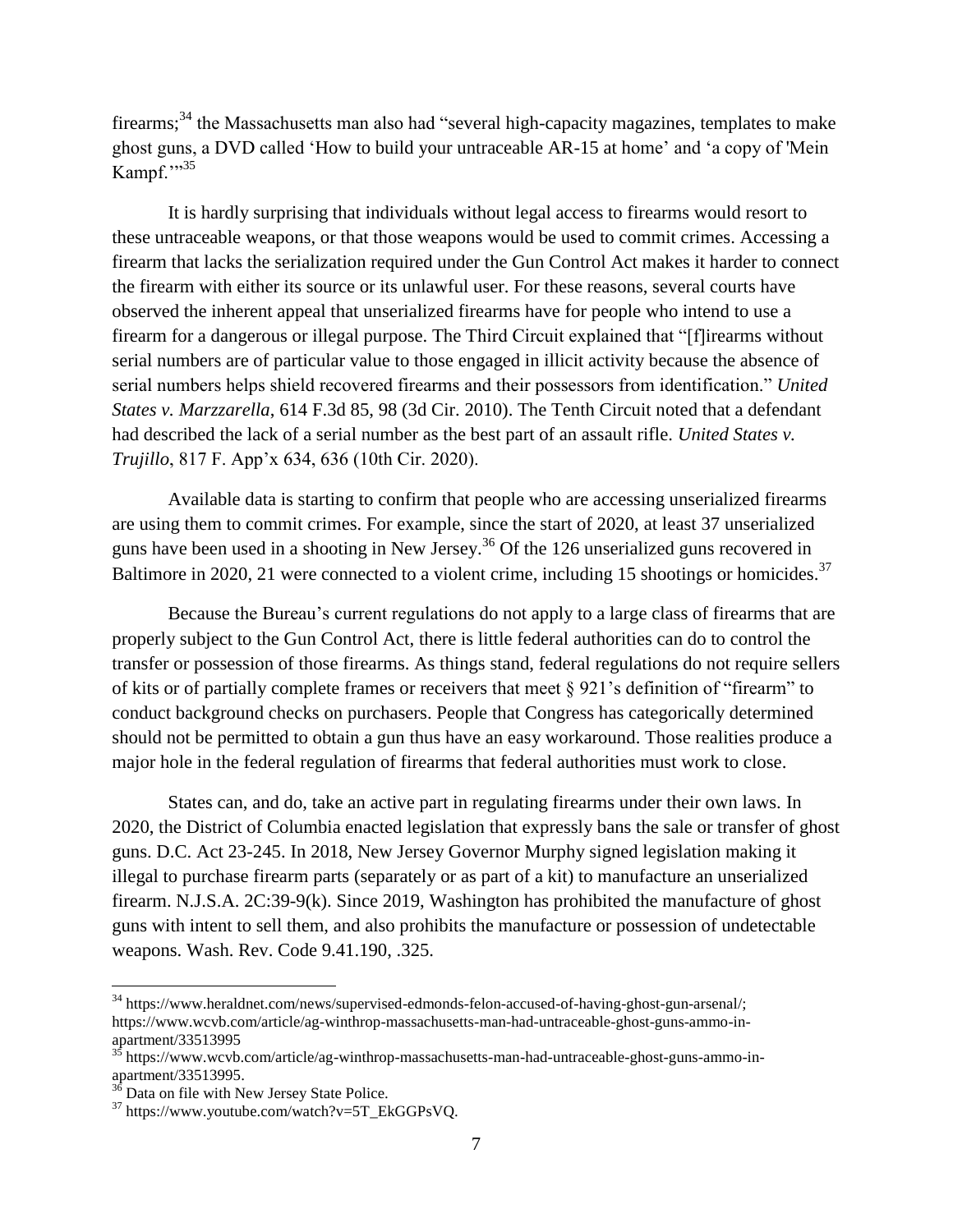In addition to states' legislative efforts, state Attorneys General have filed civil and criminal actions against gun dealers for unlawfully selling ghost guns. New Jersey, for example, announced today the indictment of 11 members of a criminal organization charged with operating an illegal weapons trafficking operation which included the sale of numerous ghost guns.<sup>38</sup> The State also recently resolved a lawsuit filed against one ghost gun manufacturer for violations of state law after securing an agreement from the manufacturer to stop selling its guns in New Jersey. Final Consent Judgment, *Grewal v. Tromblee*, No. ESX-C-63-19 (N.J. Super. Ct. Ch. Div. Mar. 16, 2021). Similarly, the District of Columbia sued Polymer80 for violating local law by selling firearms to District residents.<sup>39</sup>

Still, new regulations from the Bureau are necessary to limit the distribution of undetectable firearms and to respond to the current wave of gun violence. As a factual matter, many states follow the Bureau's lead when interpreting the scope of their own gun laws. *See, e.g.*, *Landmark Firearms LLC v. Evanchick*, No. 694 M.D. 2019, Slip Op. at 3 (Pa. Commw. Ct. Jan. 31, 2020) (noting that until recently Pennsylvania State Police has interpreted state gun law "in lock-step with ATF's practices and regulations, including the ATF's definition of 'firearm frame or receiver'"). In Maryland, the legislature has enacted gun laws that it expects "to be read consistent with federal law." *Moore v. State*, 983 A.2d 583, 595 (Md. Ct. Spec. App. 2009). More importantly, federal regulations are needed because firearms easily move across state lines. There are limits to what any one state can do in response to an inherently national problem.

For all these reasons, we applaud the Bureau for revisiting how to best interpret the Gun Control Act. This is a national problem that cannot be fully resolved without national action.

#### **2. The Proposed Rule Regulates Firearms as Congress Intended**

The Bureau's proposed rule goes a long way toward resolving problems with the existing regulations. It does so by interpreting terms used in the Gun Control Act in a way that achieves what Congress intended to accomplish through that statute.

# *a. The Gun Control Act Must Be Interpreted Consistently with Congressional Intent*

Congress's "principal purpose" when passing the Gun Control Act was "to curb crime by keeping 'firearms out of the hands of those not legally entitled to possess them because of age, criminal background, or incompetency.'" *Huddleston*, 415 U.S. at 824 (quoting S. Rep. No. 1501, 90th Cong., 2d Sess., 22 (1968)); *accord Abramski*, 573 U.S. at 181. Congress advanced that objective not merely by restricting firearm sales but by "broadly keeping firearms away from the persons Congress classified as potentially irresponsible and dangerous. These persons are

<sup>38</sup> https://www.njoag.gov/acting-ag-bruck-announces-criminal-charges-against-gun-trafficking-ring-that-soldassault-rifles-untraceable-ghost-guns-into-new-jersey/.

<sup>&</sup>lt;sup>39</sup> https://oag.dc.gov/release/ag-racine-sues-gun-manufacturer-polymer80.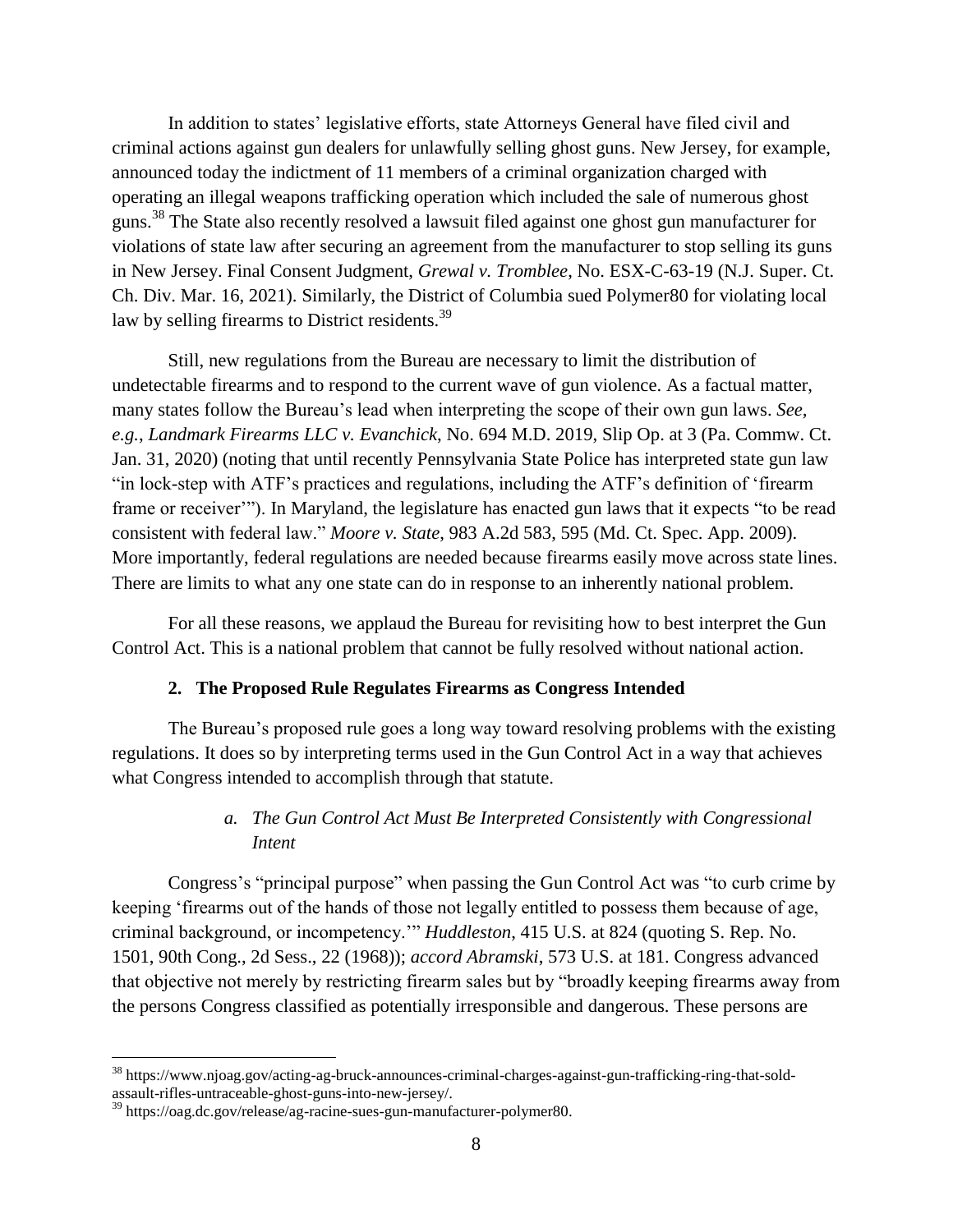comprehensively barred by the Act from acquiring firearms by any means." *Barrett v. United States*, 423 U.S. 212, 218 (1976) (cleaned up).

Broadly controlling access to firearms was the focal point of the law because "Congress determined that the ease with which firearms could be obtained contributed significantly to the prevalence of lawlessness and violent crime in the United States." *Huddleston*, 415 U.S. at 824 (citing S.Rep. No. 1097, 90th Cong., 2d Sess., 108 (1968)). Indeed, when Congress passed the Gun Control Act it was specifically concerned with "widespread traffic in firearms and with their general availability to those whose possession thereof was contrary to the public interest." *Id.* As one Member of Congress said, the Gun Control Act "seeks to maximize the possibility of keeping firearms out of the hands" of certain people. *Id.* at 828 (citing 114 Cong. Rec. 21,784 (1968)).

Maintaining fidelity to Congress's purpose has been a consistent theme in the Supreme Court's interpretation of the Gun Control Act. In *Huddleston*, the Court considered whether the prohibition against making false statements during the acquisition of a firearm applied to the redemption of a firearm from a pawnshop. The defendant had argued that redeeming a firearm from a pawnshop did not amount to acquiring the firearm because the pawnor already possessed the firearm being redeemed. *Huddleston*, 415 U.S. at 819-20. The Court did not embrace that argument because doing so would mean that "every evil Congress hoped to cure would continue unabated." *Id.* at 829.

*Barrett v. United States*, 423 U.S. 212 (1976), illustrates the same point. There, the Court considered if the Gun Control Act reached local purchases of firearms that had previously traveled interstate. It did, the Court concluded, because Congress could not have meant to exclude "the most usual transaction" from a law that was meant to broadly keep firearms away from people deemed too irresponsible to possess them. *Id.* at 220-21.

More recently, in *Abramski*, the Court affirmed the importance of interpreting the Gun Control Act consistent with Congress's purpose. At issue was how the Gun Control Act governs transactions in which the purchaser falsely claims to be purchasing a firearm for himself. The Court rejected an argument that such "straw" purchases are permissible so long as the straw purchaser could have bought the gun for himself, for "[t]he overarching reason" that it "would undermine—indeed, for all important purposes, would virtually repeal—the gun law's core provisions." *Abramski*, 573 U.S. at 179-80. Congress's intent to keep guns away from those who should not have them would be defeated if the Gun Control Act ignored the realities of a transaction; it would be "utterly ineffectual" to perform the statute's required background check on someone other than the gun's actually intended owner. *Id.* at 180-81.

On top of hewing to congressional purpose, the Court consistently has taken a pragmatic view of gun transfers and ownership to ensure that the Gun Control Act is not interpreted in a way that produces gaps in the statute's coverage. Each of *Huddleston*, *Barrett* and *Abramski*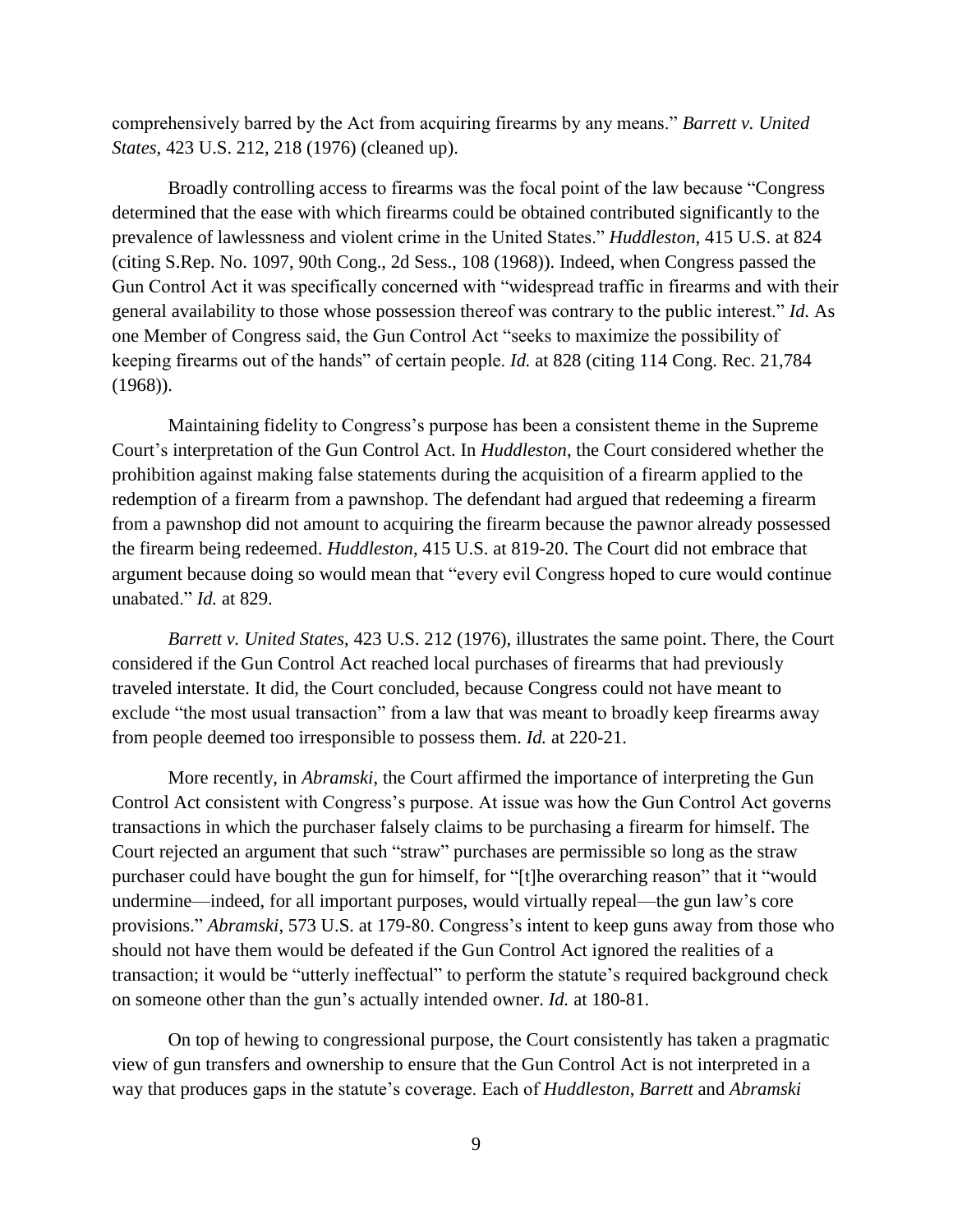exhibits how the Court has used this concern to inform its reading of the Gun Control Act. In *Huddleston*, when the Court could not locate in the legislative history what Congress meant by "acquisition" or "sale or other disposition," it interpreted those phrases to give them "maximum coverage." 415 U.S. at 826-27. In *Barrett*, the Court was unwilling to interpret the Gun Control Act to allow people classified as potentially dangerous or irresponsible under the statute to obtain a firearm through an intrastate transaction because accepting that argument would produce a "gap in the statute's coverage." 423 U.S. at 218*.* Finally, when addressing straw purchases in *Abramski*, the Court gleaned from the Gun Control Act that Congress was concerned "with the practical realities, rather than the legal niceties, of firearms transactions," meaning the Court should follow a "substance-over-form approach" to interpreting the statute. 573 U.S. at 183-84. Guided by that approach, the Court could not read the Gun Control Act to be ambivalent about the person who would in fact own a purchased firearm. *Id.*

# *b. The Proposed Rule Interprets the Gun Control Act Consistently with Congressional Intent*

Applying the lessons of these cases here, the best interpretations of "firearm"; "frame or receiver"; and "readily" must be broad enough to encompass the realities of modern firearms and future design developments. Otherwise, as has become evident, a large class of "firearms" within § 921's definition completely evades the Gun Control Act's restrictions. When that happens, the Gun Control Act does not provide Congress's intended oversight of the manufacture or transfer of firearms and does not restrict individuals deemed ineligible to obtain a gun from doing so.

The Bureau's proposed rule appropriately interprets these terms, properly clarifying the broad range of firearms Congress intended the Gun Control Act to cover. With weapon parts kits, for example, the Bureau rightly concludes that these are "firearms" within the meaning of § 921(a)(3)(A) because they can be readily converted into a functioning weapon, and are designed to do so. 86 Fed. Reg. at 27,729 & nn. 39-41. There is no merit to any argument that kits are not firearms within § 921 just because they are sold in an incomplete state, an argument that at once ignores the pragmatics of weapon parts kits and the Gun Control Act's "designed" and "readily" converted language. Indeed, "[e]very circuit to consider the question has come to the same conclusion: an inoperable weapon that 'will' not expel a projectile . . . still falls within the statutory definition of a firearm if it is 'designed' to do so." *United States v. Thomas*, No. 17 cr-194 (RDM), 2019 WL 4095569, at \*5 (D.D.C. Aug. 29, 2019). Similarly, the best reading of the text "frame or receiver" in  $\S 921(a)(3)(B)$  is that the phrase encompasses some unfinished frames and receivers. It is implausible that Congress intended to ignore nearly complete frames and otherwise functional but "incomplete" receivers. At some point before completion, a product becomes sufficiently recognizable as a "frame or receiver" that it falls within the reach of § 921(a)(3)(B). The proposed rule's definition of what qualifies as a "[p]artially complete, disassembled, or inoperable frame or receiver," 86 Fed. Reg. at 27,746, sets forth a pragmatic way to resolve that issue.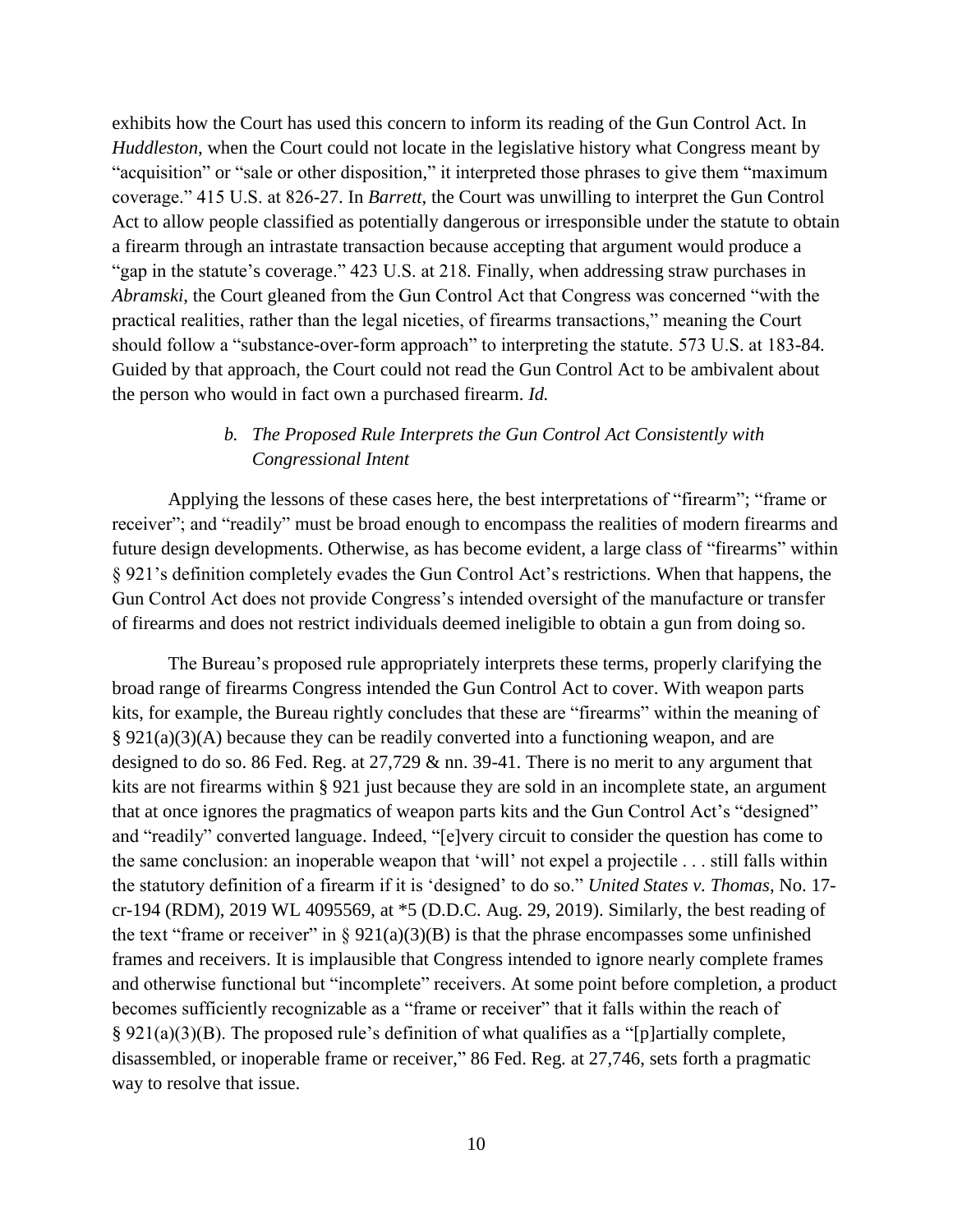Factually, there can be no dispute that kits—or partially complete frames or receivers for that matter—are designed to operate as a firearm, and can be readily converted to do so. For each of its kits and partially complete receivers, Polymer80, for example, has manuals for converting the kit into a functioning weapon.<sup>40</sup> Some of Polymer80's kits are promoted specifically as "contain[ing] all the necessary components to build a complete PF940C pistol."<sup>41</sup> Another retailer—80% Arms—says about one of its pistol kits that "[t]he complete GST-9 pistol kit is everything you need to build a top-tier handgun . . . . Our goal was for you to be able to go from opening the mail, to a competition or defense ready pistol in under 15 minutes."<sup>42</sup> The same company says about its partially complete receivers that it is "ridiculously easy for a nonmachinist to finish their 80% lower in under 1 hour with no drill press required." $33$ 

Likewise, the Bureau's proposed rule appropriately makes clear that all complete firearms have a frame or receiver, even those designed with a split or modular frame. It provides a comprehensive definition of "frame or receiver" such that manufacturers cannot use the Bureau's regulations as a guide to avoid federal oversight. The proposed definition further ensures that it will no longer be true that "as many as 90 percent of all firearms now in the United States" do not have a frame or receiver covered under the Gun Control Act, 86 Fed. Reg. at 27,722, and also that the new regulations are not rendered obsolete by future industry developments.

Finally, the proposed rule provides a reasoned and logical definition of "readily" with a set of eight criteria that will determine whether incomplete weapons or configurations of parts are "firearms." 86 Fed. Reg. 27,730. This definition takes a practical approach to defining when any product that is not yet an operable weapon still comes within the scope of the Gun Control Act. So, for example, the proposed rule sensibly recognizes that excluding one or two firearm components that are easily obtained in an accompanying product or from a separate source does not change the fact that a weapon kit is "designed to or may readily be converted" to an operable weapon. *See, e.g., United States v. Drasen*, 845 F.2d 731, 736-37 (7th Cir. 1988) (rejecting argument that a collection of rifle parts cannot be a "weapon").

In sum, the Supreme Court has made clear that Congressional purpose should be followed when interpreting where the Gun Control Act applies. The proposed rule does an admirable job reconciling the Bureau's regulations with the purpose of the Gun Control Act. As the regulations are finalized, the Bureau should continue to be guided by the ultimate goals of the Gun Control Act and the realities of modern firearms.

<sup>40</sup> https://www.polymer80.com/how-to-manuals.

<sup>41</sup> https://americanweaponscomponents.com/product/polymer80-pf940c-buy-build-shoot-bbs-15-round-magazine.

<sup>42</sup> https://www.80percentarms.com/products/gst-9-80-pistol-build-kit/.

<sup>43</sup> https://www.80percentarms.com/80-jigs/.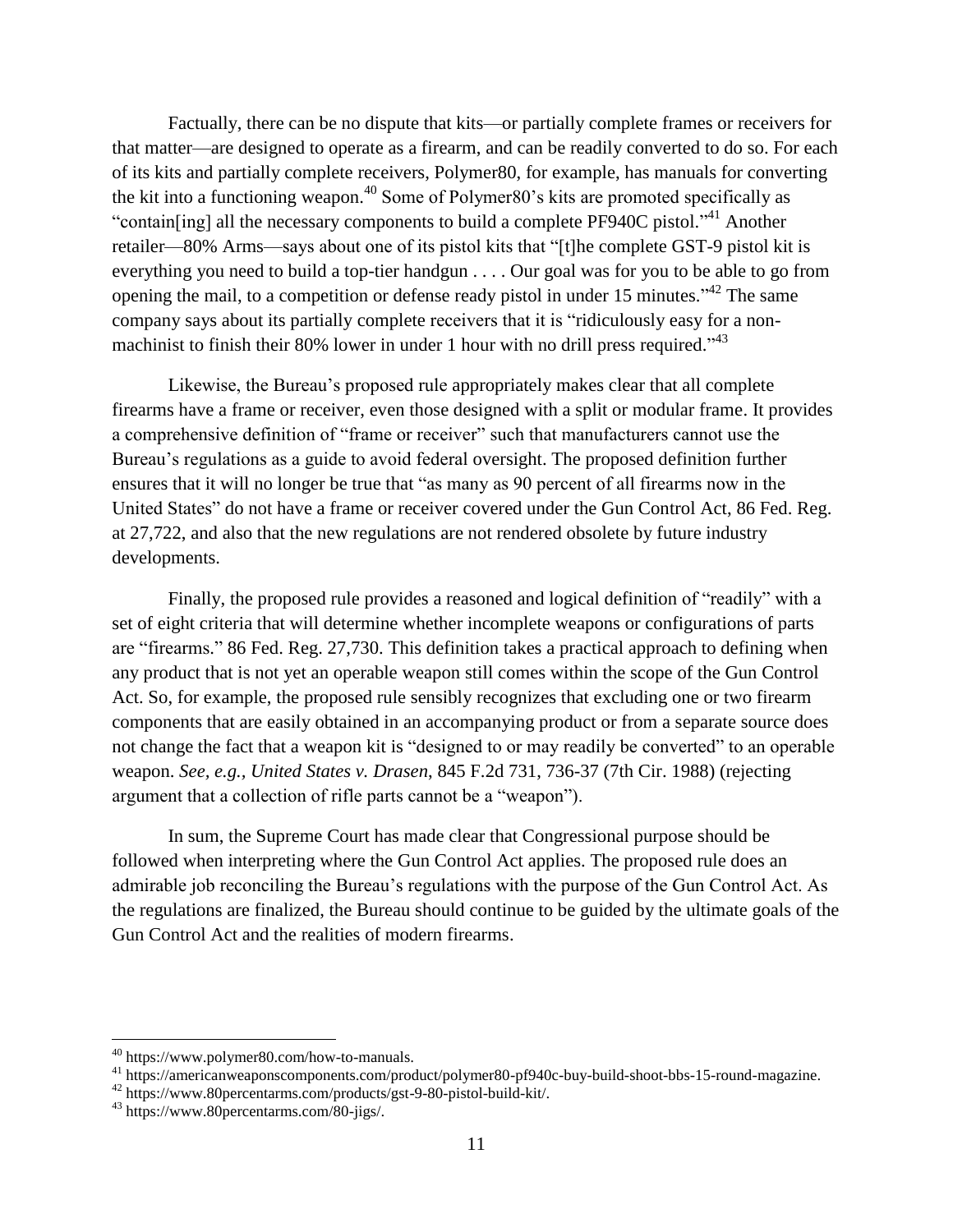#### **3. Suggestions to Clarify the Final Regulations**

We support the proposed rule's major provisions for the reasons discussed above. We also want to provide the Bureau with additional suggestions that we believe will help achieve the Gun Control Act's critical objectives.

First, for "a split or modular frame or receiver," the proposed rule explains that the Director has discretion to determine what qualifies, and identifies the factors that the Director will consider in the exercise of that discretion. 86 Fed. Reg. at 27,743. It thus appears that something may qualify as a "split or modular frame or receiver" only if the Director makes that determination. While we agree it is important both that the Director has discretion to determine what qualifies as a "frame or receiver" and that the proposed rule identifies what factors the Director will consider in the exercise of that discretion, the regulations should also provide a standard that may be generally used to determine whether something is a "a split or modular frame or receiver," and then additional factors that may inform how that standard is applied. Structured that way, the regulations would define "a split or modular frame or receiver" much as the proposed rule suggests defining "readily." 86 Fed. Reg. at 27,747. As one possible solution, we recommend inserting "each of those parts shall be a frame or receiver unless" before "the Director may determine" and then changing "may determine" to "determines." Relatedly, for the definition of "partially complete, disassembled, or inoperable frame or receiver," 86 Fed. Reg. at 27,746, we suggest making clear that courts and the public, in addition to the Director, may rely on the identified considerations to determine whether something is a "partially complete, disassembled, or inoperable frame or receiver."

Second, for the reasons stated above, we strongly support the Bureau's proposal to add to the regulatory definition of "firearm" that it "shall include a weapon parts kit that is designed to or may readily be assembled, completed, converted, or restored to expel a projectile by the action of an explosive." 86 Fed. Reg. at 27,741. We further urge the Bureau to clarify the relationship between a weapon parts kit and a partially complete frame or receiver. Although the proposed rule includes a "weapon parts kit" within the definition of "firearm" and separately defines a "partially complete, disassembled, or inoperable frame or receiver," we note that a partially complete frame is often sold as part of a weapon parts kit. Therefore, we suggest that the Bureau clarify whether, to satisfy the Bureau's definition of "firearm," a weapon parts kit must include a partially complete frame or receiver.

Third, the proposed definition of "frame or receiver" states in part that a "frame or receiver" is "[a] part of a firearm that, *when the complete weapon is assembled*, is visible from the exterior and provides housing or a structure designed to hold or integrate one or more fire control components . . . ." *See* 86 Fed. Reg. at 27,741 (emphasis added). We believe the current placement of italicized language makes the definition susceptible to being read to say that the part of a weapon that is the "frame or receiver" becomes so only when the complete weapon is assembled. In other words, until assembly there is no "frame or receiver." To avoid that possible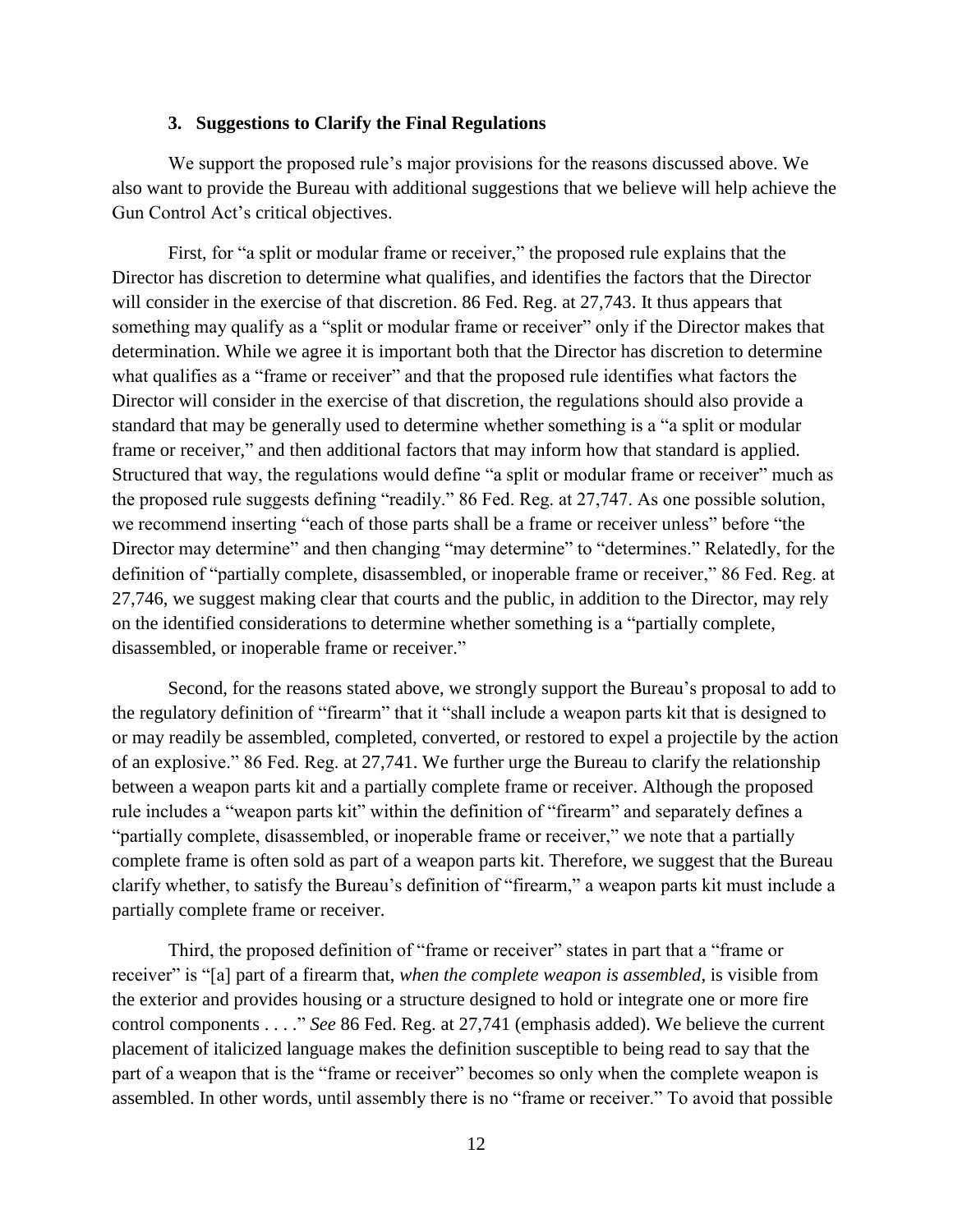misreading, we believe the sentence should say, "a part of a [complete weapon] that is or will be visible from the exterior when the complete weapon is assembled and provides housing or a structure designed to hold or integrate one or more fire control components . . . ."

Fourth, the proposed definition of "frame or receiver" refers to "[a] part of a *firearm* . . . ." 86 Fed. Reg. at 27,741 (emphasis added). Because under both the Gun Control Act and the Bureau's regulations a "firearm" could mean just the "frame or receiver" of a weapon, it is confusing to define "frame or receiver" as "a part of a firearm." "A part of a *complete weapon*" would be a better alternative. Further on in the definition, the Bureau proposes to include that "the term 'fire control component' means a component necessary for the *firearm* to initiate, complete, or continue the firing sequence." 86 Fed. Reg. at 27,741 (emphasis added). Again, given that a "firearm" is defined by statute and regulation to encompass just the frame or receiver of a weapon—which necessarily will not fire—the italicized portion could read "complete weapon." Similar use of "firearm" occurs once more in the supplemental definition provided for a split or modular frame or receiver, which reads that "in the case of a *firearm* with more than one part that provides housing or a structure designed to hold or integrate one or more fire control or essential internal components…." 86 Fed. Reg. at 27,743 (emphasis added). Here, too, the italicized portion may make more sense if it read "complete weapon."

Fifth, we believe that the Bureau should explain that "made," as used in the definition of "privately made firearm," does not imply that firearms cannot be "manufactured" by private parties for purposes of other firearms laws. The proposed rule opted for "privately made firearm" instead of "privately manufactured firearms" to distinguish between what a federal licensee does (manufacture) and what a non-licensee does (make). 86 Fed. Reg. at 27,730. The preamble then cites definitions of "manufacturer" and "licensed manufacturer" in the Gun Control Act and National Firearms Act, and notes that the latter defines the term "make" to include "manufacturing (other than by one qualified to engage in the business under this chapter)…" 86 Fed. Reg. at 27,730 n.60. The National Firearms Act's definition of "make" demonstrates that the distinction between "make" and "manufacture" is not consistent throughout federal law. We therefore urge the Bureau to clarify that its use of "made" in this regulation does not limit the meaning of either "made" or "manufacture" as used in this and other federal laws and regulations.

Sixth, we urge the Bureau to consider—in this rulemaking or otherwise—how to effectively regulate the domestic distribution of Computer Aided Manufacturing (CAM) and Computer Aided Design (CAD) files and other software and technology used to produce firearms. Digital files used for the production of firearms via 3D printing, just like weapon parts kits, can be used to "readily" assemble a working firearm. CAM or CAD files can produce a firearm frame or receiver or even a complete firearm using a 3D printer with no or minimal human manipulation needed. The Department of Commerce, through its Export Administration Regulations, currently regulates the *export* of CAM or CAD files for the production of firearms where such files are "ready for insertion into a computer numerically controlled machine tool,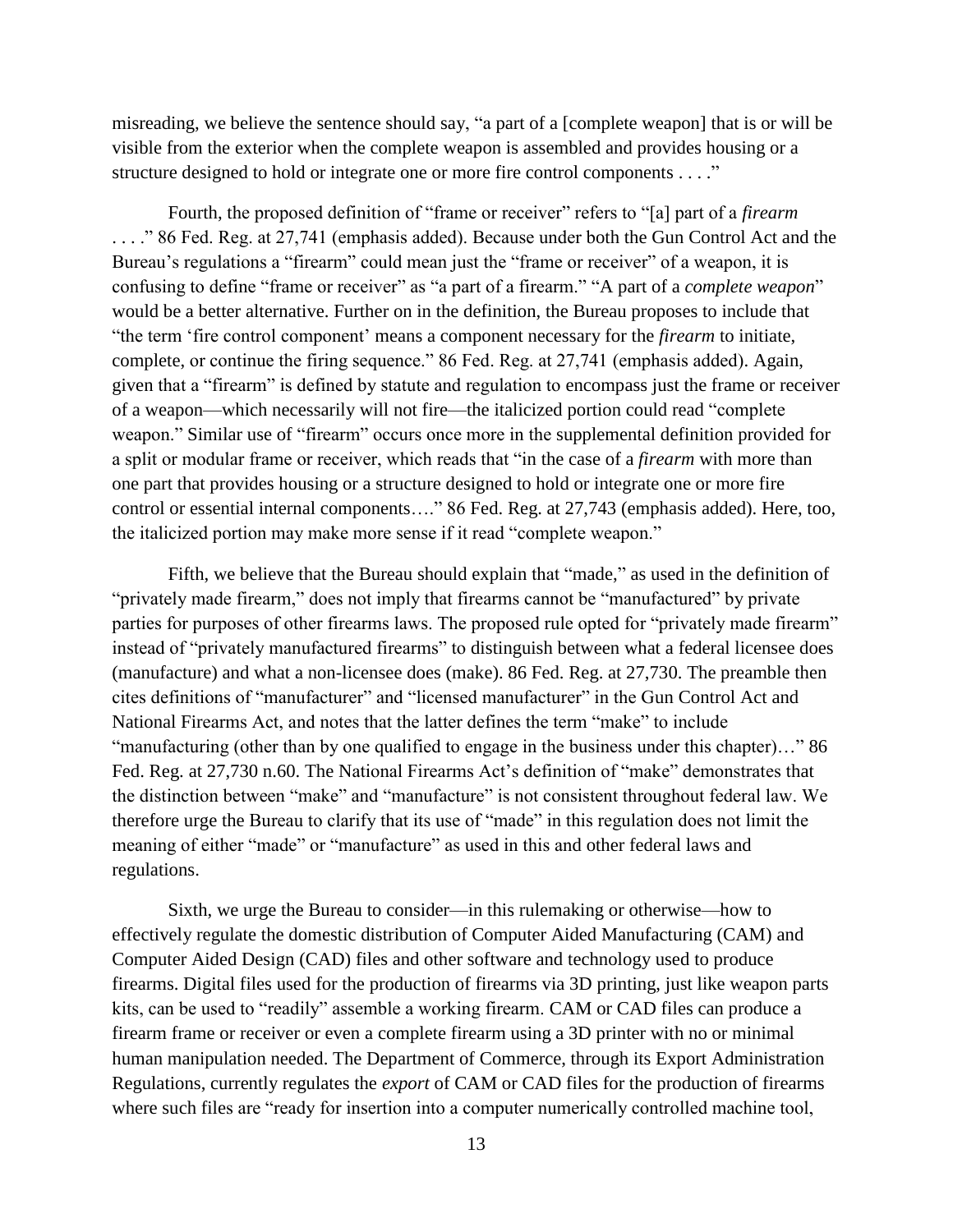additive manufacturing equipment, or any other equipment that makes use of" the files "to produce the firearm frame or receiver or complete firearm." 15 C.F.R. § 734.7(c). Since Commerce's regulations apply only to the international distribution of such files, no federal agency currently regulates their domestic distribution. We believe there are opportunities for the Bureau to work alone or with other Departments, such as Commerce, to address this problem.

Seventh, we support the Bureau's proposed requirements for the marking of privately made firearms—including those produced using additive manufacturing—for traceability purposes. In the final rule, we believe the Bureau should clarify that any identifying marks must be placed on the metal insert of an otherwise undetectable firearm, not on any polymer or other nonmetal part or component, to ensure the marks are not worn away during normal use. While the proposed rule's preamble suggests this should happen, 86 Fed. Reg. at 27,732, the text of the proposed regulations does not do so explicitly.

### **4. Conclusion**

We strongly support the Bureau for undertaking this much-needed rulemaking to modernize its regulatory definitions of terms used in the Gun Control Act. The current regulatory definitions' failure to capture all firearms properly subject to the Gun Control Act has allowed unserialized guns to spread throughout our states, coinciding with a significant rise in gun violence. The Bureau's revised interpretations of terms used in the Gun Control Act better accomplish that statute's important purposes and will help address the ongoing wave of gun violence.

Respectfully submitted,

Josh Shapiro Attorney General Commonwealth of Pennsylvania Strawberry Square Harrisburg, PA 17120

Karl Racine Attorney General District of Columbia 400 6th Street NW Washington, DC 20001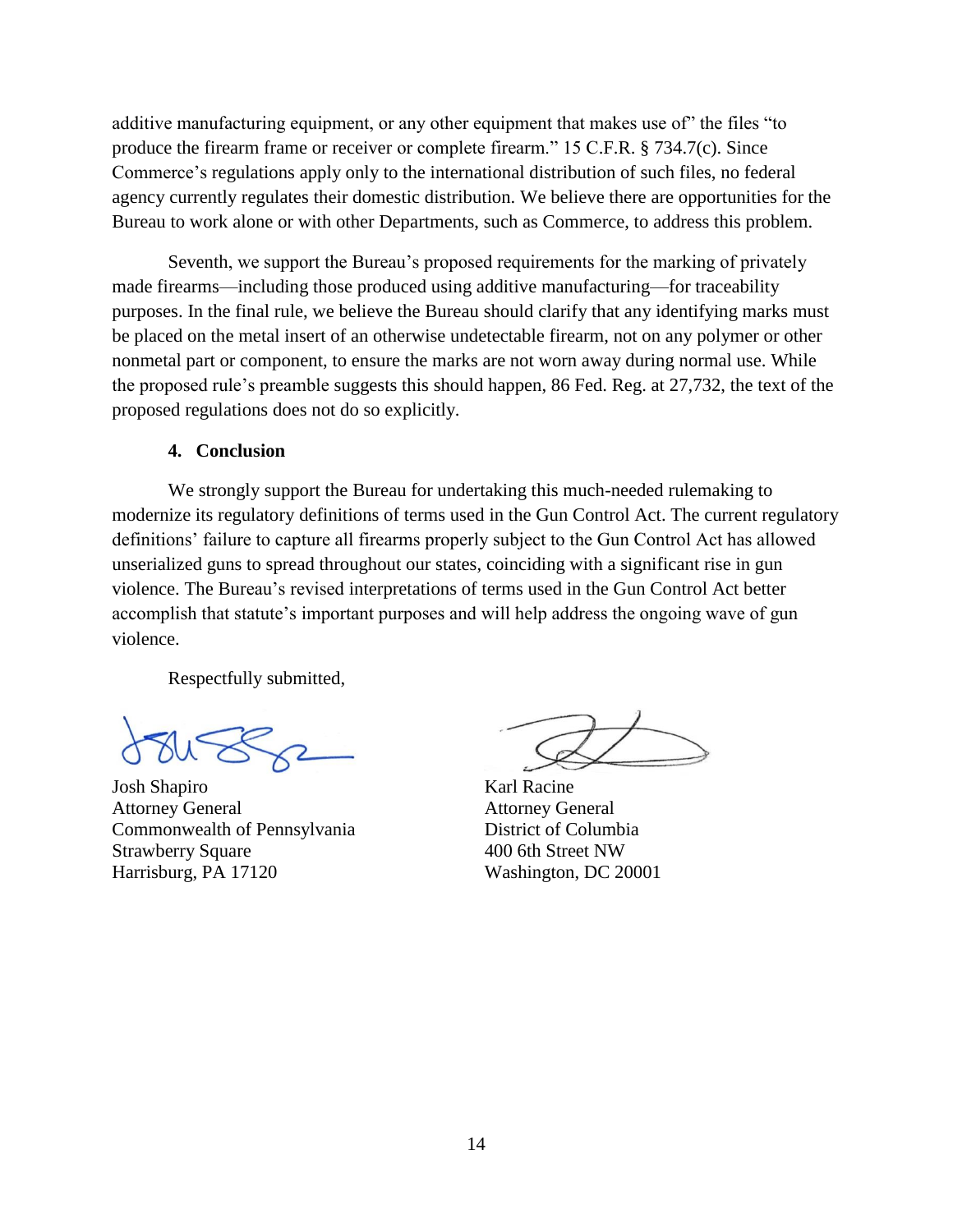Andrew Bruck Acting Attorney General State of New Jersey 25 Market Street Trenton, NJ 08611

Roberto

Rob Bonta Attorney General State of California P.O. Box 944255 Sacramento, CA 94244-2550

William Tong Attorney General State of Connecticut 165 Capitol Avenue Hartford, CT 06106

1300 Broadway Street, 10th Floor Denver, CO 80203

Philip J. Weiser Attorney General State of Colorado

Hury T. Weiser

athleen Commings

Kathleen Jennings Attorney General State of Delaware 820 N. French St. Wilmington, DE 19801

Janon M. Frey

Aaron M. Frey Attorney General State of Maine 6 State House Station Augusta, ME 04333

Kel

Kwame Raoul Attorney General State of Illinois 100 West Randolph Street Chicago, IL 60601

RyenEfra

Brian E. Frosh Attorney General State of Maryland 200 St. Paul Place Baltimore, MD 21202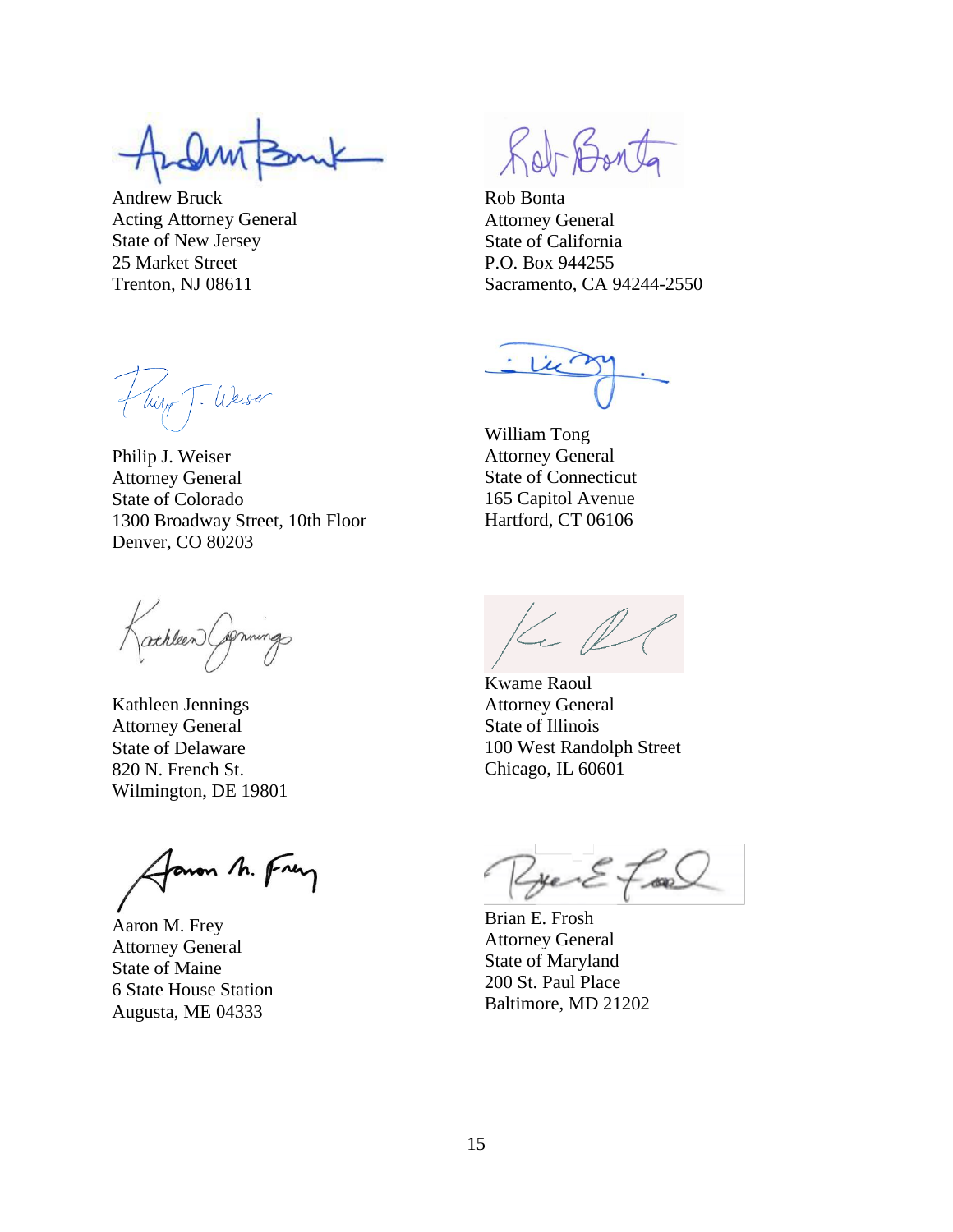( April

Maura Healey Attorney General Commonwealth of Massachusetts 1 Ashburton Place, 20th Floor Boston, MA 02108

Keith Ellison Attorney General State of Minnesota 445 Minnesota Street, Suite 1400 St. Paul, MN 55101

LettiA James

Letitia James Attorney General State of New York The Capitol Albany, NY 12224

Eden

Ellen F. Rosenblum Attorney General State of Oregon 1162 Court Street NE Salem, OR 97301

Jana Wessel

Dana Nessel Attorney General State of Michigan 525 West Ottawa Street Lansing, MI 48909

r Bi

Hector Balderas Attorney General State of New Mexico 201 3rd Street NW, Suite 300 Albuquerque, NM 87102

 $\int_{\mathscr{O}}$ 

Joshua H. Stein Attorney General State of North Carolina 114 West Edenton Street Raleigh, NC 27603

Peter Neronha Attorney General State of Rhode Island 150 South Main Street Providence, RI 02903